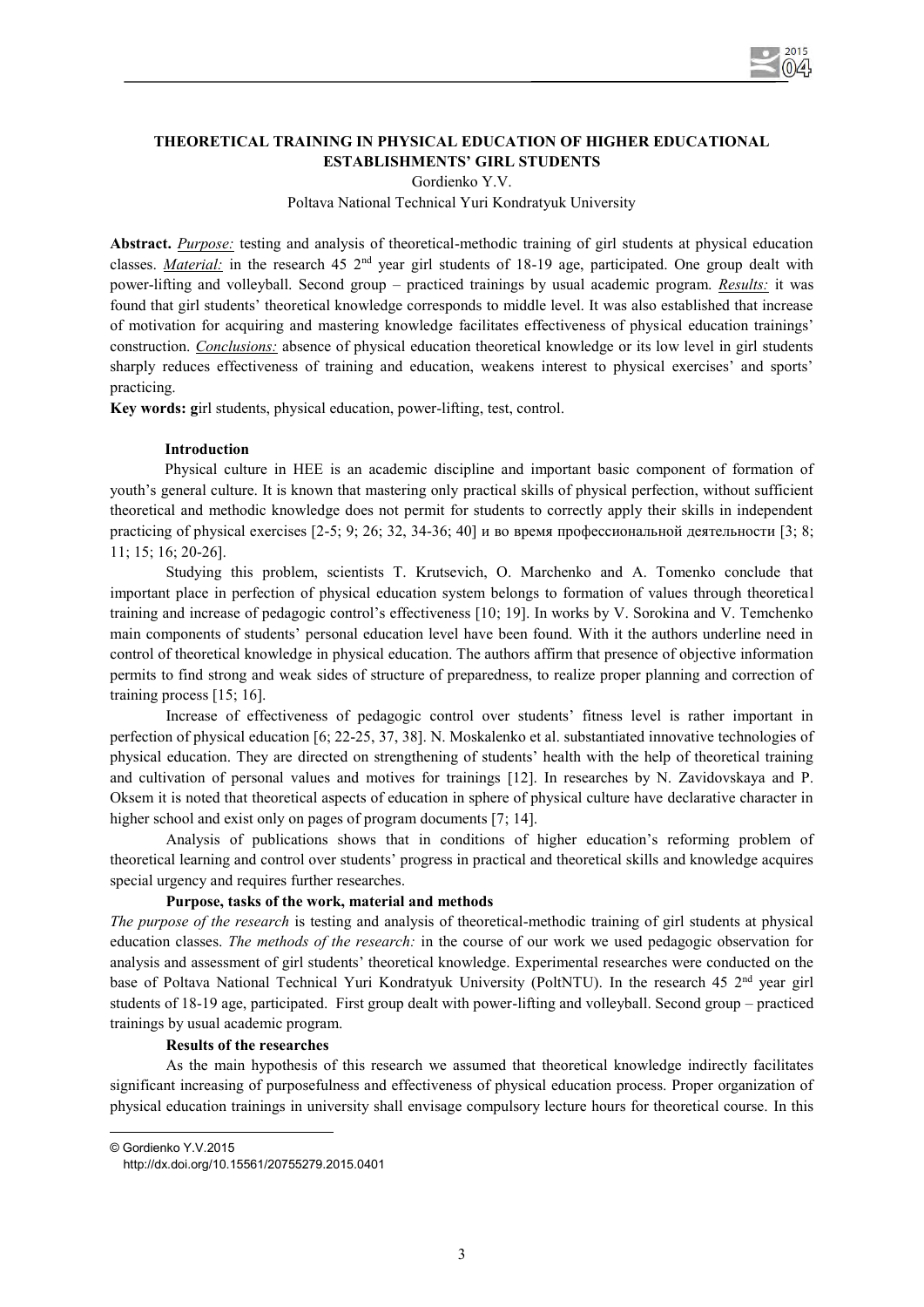case all material to be studied is distributed by semesters. Topics of lecture course shall contain main information about theory and methodic of physical education and sports, healthy life style, professional-applied physical fitness.

In PoltNTU rather interesting teaching modules on program "Physical education" are practiced. Alongside with practical part (trainings and practical-methodic classes) theoretical section is stipulated. This section forms students' world vision, scientific-methodic knowledge and facilitates formation of positive attitude to physical culture and sports. Every module envisages complex of compulsory lessons. It includes also theoretical and independent students' trainings. Theoretical course is delivered in the form of lectures (12 academic hours). The course offers independent studying of the subject with the help of recommended literature and Internet resources. Student's individual work implies profound studying of separate theoretical and methodic questions of physical fitness's perfection, health improvement, sport's perfection.

Lecture course includes the following topics:

*Lecture № 1. Physical culture and sports as natural component of general culture of society.* Physical culture (PC) as social phenomenon in life of society. Main means of PC. PC and sports in life of modern man. Factors, determining demand of modern man in practicing of physical exercises. PC and sports in system of higher school. Functioning of sport club (SC).

*Lecture № 2. Natural-scientific principles of physical education.* Human organism as uniform complex biological system. Motor functioning and its influence on functioning of human organs and organism. Physical inactivity and hypokinesia. Laws of human organs' and organism systems' development in process of physical; exercises' practicing. Physiological characteristic of motor functioning means.

*Lecture № 3. Principles of healthy life style (HLS).* Conception of health. Main components of HLS and their characteristics. Factors, influencing on quality of life and life span of an individual. Motor functioning as important component of healthy life style.

*Lecture № 4. Principles of physical and sports training.* The essence of training process. Methodic principles of training's and its components' construction. Sport competitions as mean and method of sportsmen's training. Specific features of organization and planning of sport trainings.

*Lecture 5. Professional-applied physical trainings (PAPT).* Content and main tasks of PAPT. Factors, determining importance and general orientation of PAPT. Formation of applied movements, motor skills. Cultivation of special physical qualities. Dynamic of human workability during day, week. Means of workability's rising; struggle with industrial fatigue; prevention of professional diseases. Tests and control normative of PAPT. .

*Lecture № 6. Physical culture in scientific organization of work (SOW). Physical culture and sports in* SOW. Purpose and main tasks of physical culture in SOW. Formation of system of knowledge, motor skills in purposeful application of physical culture and sports' means in work and leisure for prevention of industrial fatigue. Prophylaxis of professional diseases; rising of productivity; preservation and strengthening of health.

Independent classes are organized with the help of electronic library of the university. Students deepen their knowledge with manuals and methodic recommendations, Internet resources. For control of theoretical knowledge we conducted pedagogic experiment in the form of theoretical testing at the end of 2nd academic year.

For determination of students' theoretical knowledge questionnaire is used at department of physical education of PoltNTU. The questionnaire contains 50 questions. Every question has four alternative answers, from which one, correct, shall be chosen. The tests include questions about healthy life style, history of physical education and sports, specific features of physical exercises' practicing, planning of physical loads in independent trainings.

Criteria of students' knowledge assessment depend on quantity of correct answers. Every correct answer brings 1 point: 50-40 points – "excellent"; 39-30 points – "good"; 29-20 points –satisfactory"; 19 points and less – "unsatisfactory".

For experiment we formed three groups of girl students. Two experimental groups: EG1 (girl students practiced power-lifting by the author's methodic); EG2 (girl students trained volleyball). One control group CG consisted of girl students, who were trained as per traditional academic program of PoltNTU. Quantity of girl students in every group was 15 persons. By mean group indicators of physical condition and physical fitness all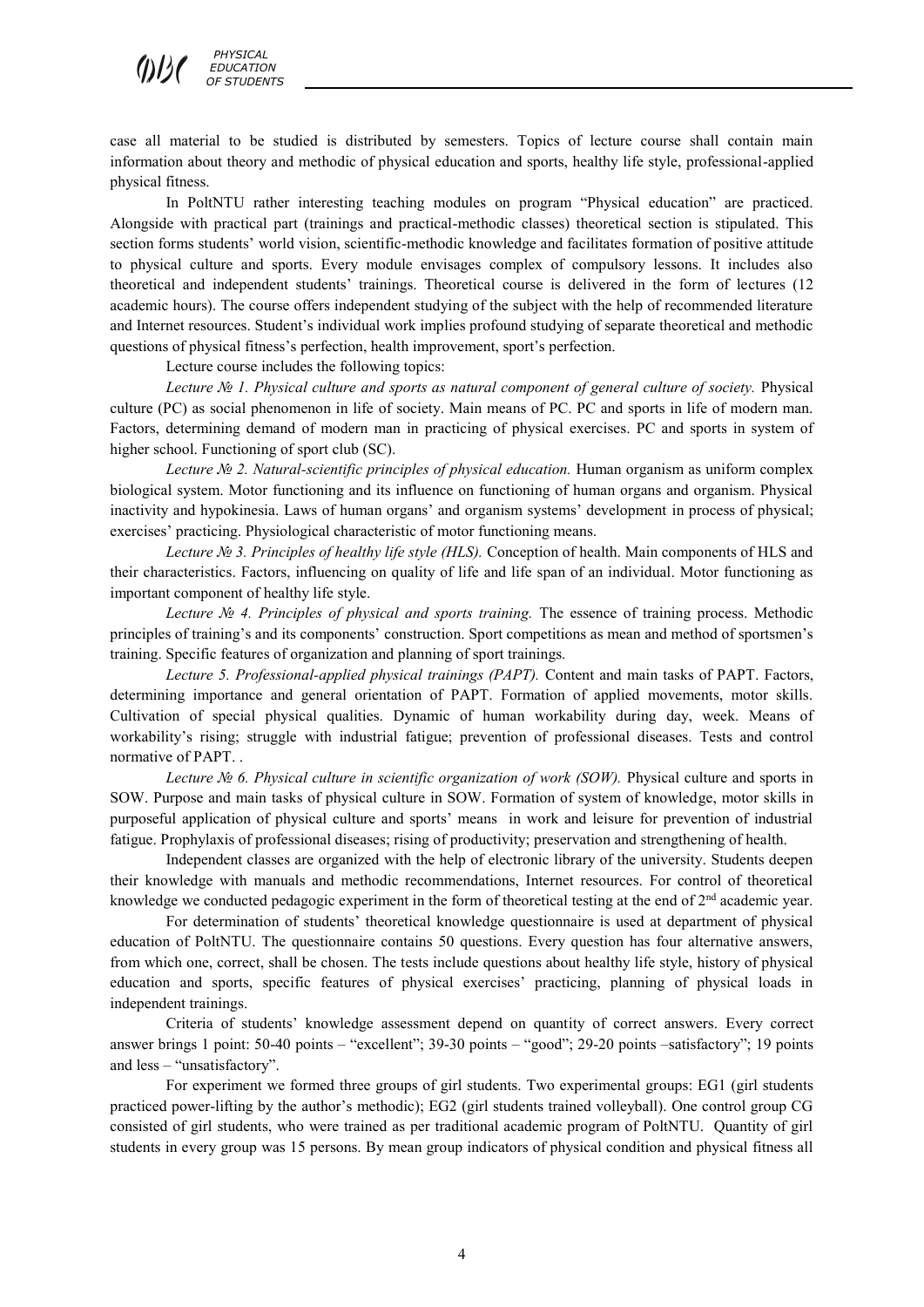girl students did not confidently differ. We carried out experimental substantiation of training process's methodic. Effectiveness of the offered methodic was assessed by results of girl students' performances at competitions and by control over their emotional and physiological status.

Analysis of testing of girl students' theoretical knowledge in all directions of physical trainings showed that it corresponds to middle level. More detail results of the researches showed low level of theoretical knowledge of girl students, who were trained by traditional physical education program (CG) (see table 1). Girl students from volleyball group (EG2) had higher level of knowledge. The highest indicators belonged to girl students – power lifters (EG1).

Table 1

| Assessment of knowledge in Thysical education Subject of Follivi O second year girl students |                |          |    |          |    |                |      |
|----------------------------------------------------------------------------------------------|----------------|----------|----|----------|----|----------------|------|
| $\mathcal{N}\!\varrho$                                                                       | Mark           | EG1      |    | EG2      |    | CG             |      |
|                                                                                              |                | quantity | %  | quantity | %  | quantity       | $\%$ |
|                                                                                              | Excellent      | 8        | 40 | 6        | 30 | 4              | 20   |
| $\overline{2}$                                                                               | Good           | 7        | 35 | 6        | 30 | ∍              | 10   |
| 3                                                                                            | Satisfactory   |          | 25 | 6        | 30 | 12             | 60   |
| 4                                                                                            | Unsatisfactory |          |    | 2        | 10 | $\mathfrak{D}$ | 10   |

*Assessment of knowledge in "Physical education" subject of PoltNTU second year girl students* 

Comparing of inter group indicators showed that the highest level of theoretical preparedness is observed in EG1. In this group mean indicator was 35.85% of correct answers. These results are significantly higher than in CG. In Eg1 this result was  $33.65\%$ . In CG we registered only 28.85% of correct answers. Nearly all indicators of "Power-lifting" and "Volleyball" girl students' theoretical preparedness correspond to middle and high levels.

Testing results permit to affirm that EG1 girl students mastered theoretical knowledge in physical education better than EG2 and CG girl students. The best results of testing were demonstrated by "Power-lifting" girl students. It witnesses about higher scope of knowledge and higher quality of these girl students' thinking.

Also we can affirm that EG1 girl students paid more attention to independent work with subject. In their independent classes the girl students see possibility to achieve certain aim of learning cognitive activity in training process. In EG2 group we did not observe interest to subject "Physical education". This group's girl students received theoretical knowledge only from academic material oriented on curriculum. The presented results of the researches witness about insufficient "Physical education" theoretical knowledge of CG girl students.

Absence or low level of girl students' theoretical knowledge in physical education sharply reduce effectiveness of training, weaken interest to physical exercises' practicing; hinder cultivation of students' positive attitude to systemic independent physical culture trainings.

#### **Discussion**

Results of the conducted experiments are confirmed by other researches [29-31, 33-40]. The authors affirm that scope of knowledge about physical culture is in direct proportion to level of motor functioning's mental component. It results in better progress in mastering of skills when practicing physical exercises.

Also we confirmed the data about unsatisfactory level of girl students' theoretical-methodic preparedness in physical education (S. Berezka [2]; N. Moskalenko, T. Sycheva [12]). Results of the researches permitted to supplement the data about effectiveness of physical education trainings' construction by choice of students that facilitate increase of motivation for acquiring and mastering of knowledge (G.V. Vlasov [4], V.A. Temchenko [18]). We supplemented also information that increasing of physical fitness is accompanied by rising of students' theoretical knowledge level (Т. I. Dukh[6]).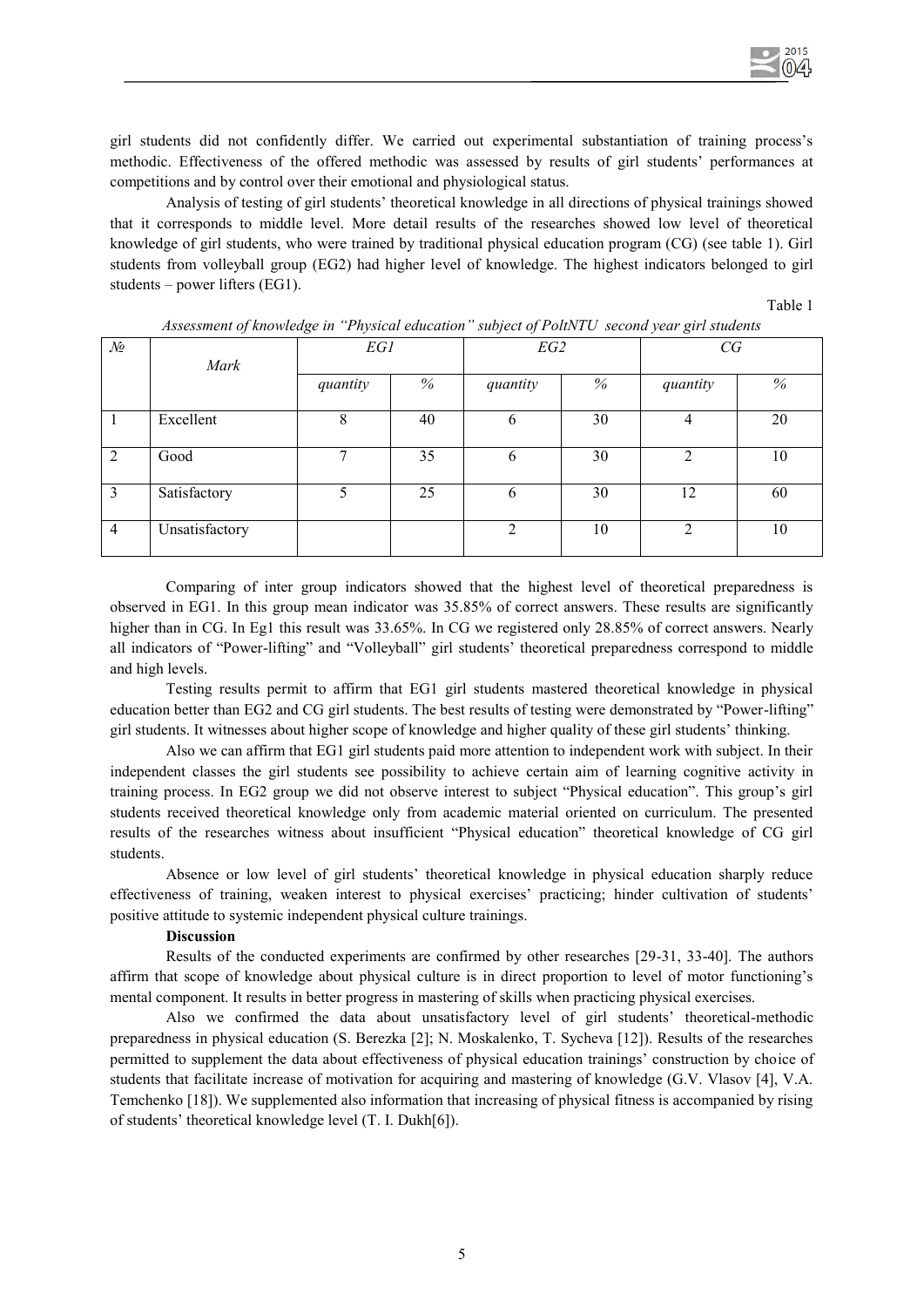The data about positive influence of power lifting program on girl students' interest in theoretical course of physical education and improvement of their knowledge of this subject are the novelty of the researches.

#### **Conclusions:**

Results of the researches permit to affirm that author's model of formation of modern HEE girl students' harmonious personalities under influence of power-lifting trainings can be considered in working out of new conception of governmental physical education program. With it, for increasing of cognitive activity and girl students' interest in self education it is necessary to perfect teaching of theoretical section, involving new informational technologies, effective and modern teaching methods.

### **Acknowledgement**

The research has been fulfilled in compliance with plan of scientific research works of Ministry of education and science, youth and sports of Ukraine by topic 3.6 "Scientific-theoretical principles of innovative technologies in physical education of different population strata" (state registration number 0111U001169).

### **Conflict of interests**

The author declares that there is no conflict of interests.

#### **References:**

- 1. Afanas'iev VV, Gavrilova NM, Mikhajlenko VM. Fizichne vikhovannia u zhitti studentok [Physical education in girl students' life]. *Pedagogics, psychology, medical-biological problems of physical training and sports*. 2008; 10: 13−16. (in Ukrainian)
- 2. Berezka SM. Teoretichni ta metodichni znannia studentiv z navchal'noi disciplini «fizichne vikhovannia» [Theoretical and methodic knowledge of students in discipline "physical education"]. *Pedagogics, psychology, medical-biological problems of physical training and sports.* 2011; 3: 12–14. (in Ukrainian)
- 3. Bilogur VIe. *Teoretiko-metodichne zabezpechennia fizichnogo vikhovannia u vishchikh zakladakh osviti. Cand. Diss*. [Theoretical-methodic provisioning of physical education in higher educational establishments. Cand Diss.], Rivne, 2002. (in Ukrainian)
- 4. Vlasov GV. Vivchennia dinamiki sportivnikh upodoban' studentiv vishchikh medichnikh navchal'nikh zakladiv [Study of sport bents' dynamic of students of higher medical establishments]. *Naukovij visnik Donbasu.* 2011;1(13):45-50. (in Ukrainian)
- 5. Volkov V. Problema rozrobki tekhnologii upravlinnia fizichnoiu pidgotovkoiu suchasnoi students'koi molodi [Problem of working out of technology of modern students' physical trainings' control]. *Teoriia i metodika fizichnogo vikhovannia i sportu,* 2008;2:41–46. (in Ukrainian)
- 6. Dukh TI. *Teoretiko-metodichna ta fizichna pidgotovka studentiv iz zastosuvanniam vzaiemonavchannia u processi fizichnogo vikhovannia. Cand. Diss*. [Theoretical-methodic and physical training of students with application of peer learning in physical education. Cand. Diss.], Lviv, 2014. (in Ukrainian)
- 7. Zavidivs'ka NN. *Pedagogichni zasadi formuvannia zdorovogo sposobu zhittia studentiv vishchikh zakladiv osviti ekonomichnogo profiliu. Cand. Diss*. [Pedagogic principles of formation of higher economic educational establishments students' healthy life style. Cand. Diss.], Lviv, 2001. (in Ukrainian)
- 8. Klimakova TA. Analiz stanu fizichnogo vikhovannia u vishchikh navchal'nikh zakladakh [Analysis of physical education status at higher educational establishments]. *Pedagogics, psychology, medical-biological problems of physical training and sports*. 2011; 8: 36−39. (in Ukrainian)
- 9. Koval'chuk V. Suchasni pidkhodi do ociniuvannia navchal'nikh dosiagnen' iz fizichnogo vikhovannia studentiv [Modern approaches top assessment of educational progress in students' physical education]. *Fizichne vikhovannia, sport i kul'tura zdorov'ia u suchasnomu suspil'stvi.* 2012;4:285–289. (in Ukrainian)
- 10. Marchenko O.Iu, Krucevich T.Iu. Vliianie vneshnikh i vnutrennikh faktorov na formirovanie cennostnykh orientacij fizicheskoj kul'tury studentov [Influence of external and internal factors on formation of value orientation of students' physical culture]. *XII Mezhdunarodnyj nauchnyj kongress "Sovremennyj olimpijskij i paralimpijskij sport i sport dlia vsekh"* [XII International scientific congress "Modern Olympic and para-Olympic sports and sports for all"], Kiev, 2008; T.1:89–90. (in Russian)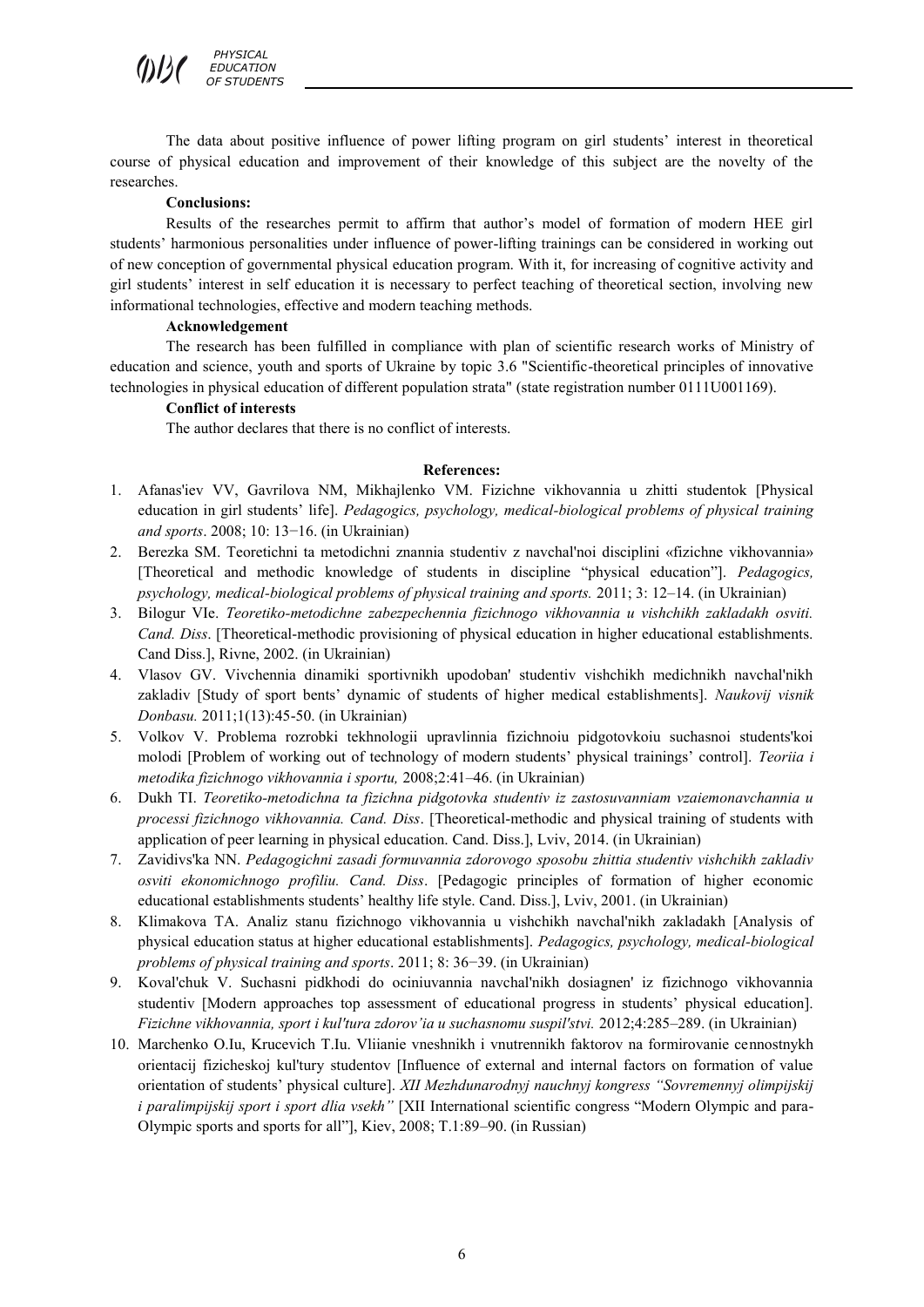- 11. Merkulova ZIa. Poshuk diievikh shliakhiv formuvannia rukhovoi kul'turi u procesi fizichnogo vikhovannia studentiv vishchikh tekhnichnikh navchal'nikh zakladiv [Searching of practical ways of motor culture formation in physical education of technical higher educational establishments' students]. *Pedagogics, psychology, medical-biological problems of physical training and sports.* 2008;6:54−56. (in Ukrainian)
- 12. Moskalenko N, Sichova T, Anastas'ieva Z. Innovacijni tekhnologii fizichnogo vikhovannia spriamovani na zmicnennia zdorov'ia studentiv [Innovative technologies of physical education, oriented on strengthening of students' health]. *Sportivnij visnik Pridnistrov'ia*, 2012;2:10–12. (in Ukrainian)
- 13. Muntian VS. Fight-fitness v programme fizicheskogo vospitaniia studentov vysshikh uchebnykh zavedenij [Fight - fitness in program of higher educational establishments' students]. *Physical education of students*, 2011;1:94-98. (in Russian)
- 14. Oks'om P, Berezhna L, Shmatkova A. Stavlennia studentok vishchogo pedagogichnogo navchal'nogo zakladu do fizichnogo vikhovannia [Attitude of higher educational establishments' girl students to physical education]. *Teoriia i metodika fizicheskogo vospitaniia,* 2008;2:11–14. (in Ukrainian)
- 15. Okhrimenko OV, Vereshchagina OP. Zavdannia vikladacha vikhovannia moral'nikh iakostej u students'koi molodi na zaniattiakh z fizichnoi kul'turi i sportu [The task of teacher – cultivation of moral values in students at physical culture and sport trainings]. *Pedagogics, psychology, medical-biological problems of physical training and sports.* 2008;11:130–133. (in Ukrainian)
- 16. Prisiazhniuk S. Kriterii ociniuvannia uspishnosti studentiv z predmeta "Fizichne vikhovannia" [Criteria of students' progress assessment in discipline "Physical education"]. *Fizichne vikhovannia v shkoli*, 2003; 2: 35–38. (in Ukrainian)
- 17. Sorokina VM, Sorokin DIu. Formirovanie otnoshenij k zdorovomu obrazu zhizni kak professional'noj cennosti u studentov [Formation of attitude to healthy life style as students' professional value]. *Sovremennye problemy nauki i obrazovaniia,* 2009; 6: 52–56. (in Russian)
- 18. Temchenko VA. *Sportivno orientirovannoe fizicheskoe vospitanie v vysshikh uchebnykh zavedeniiakh s primneniem informacionnykh tekhnologij. Cand. Diss*. [Sport oriented physical education in higher educational establishments with application of information technologies. Cand. Diss.], Kharkov, 2015. (in Russian)
- 19. Tomenko O, Krucevich T. Konceptual'na model' nespecial'noi fizkul'turnoi osviti uchnivs'koi molodi [Conceptual model of students' and pupils' not special physical education]. *Sportivnij visnik Pridniprov'ia*, 2011;2:164–167. (in Ukrainian)
- 20. Alekseev N, Kutergin N, Kulinichev A, Gorbatenko A. Integrated method development of general and special students stamina involved in the fight. *Physical Education of Students*. 2014;3:3–8.
- 21. Bichescu A. Leisure Time Sport Activities of the Students at Resita University. *Procedia Social and Behavioral Sciences*. 2014;117:735–40.
- 22. Brown GTL. Self-regulation of assessment beliefs and attitudes: a review of the Students' Conceptions of Assessment inventory. *Educational Psychology*. 2011;31(6):731–48.
- 23. Buckworth J, Nigg C. Physical Activity, Exercise, and Sedentary Behavior in College Students. *Journal of American College Health*. 2004;53(1):28–34.
- 24. DiGironimo N. What is Technology? Investigating Student Conceptions about the Nature of Technology. *International Journal of Science Education*. 2010;33(10):1337–52.
- 25. Dudnyk IO. Formation of positive motivation as the basis of students will qualities' perfection in physical culture practicing. *Physical Education of Students*, 2015;3:3-9. http://dx.doi.org/10.15561/20755279.2015.0301
- 26. Ennis CD. Implementing meaningful, educative curricula and assessments in complex school environments. *Sport Educ Soc*, 2012;18:115–120.
- 27. Fomenko E. Practical recommendations for the implementation of health technologies to enhance physical fitness of students in extracurricular classes during non-traditional gymnastics. *Pedagogics, psychology, medical-biological problems of physical training and sports.* 2014;7:31–6.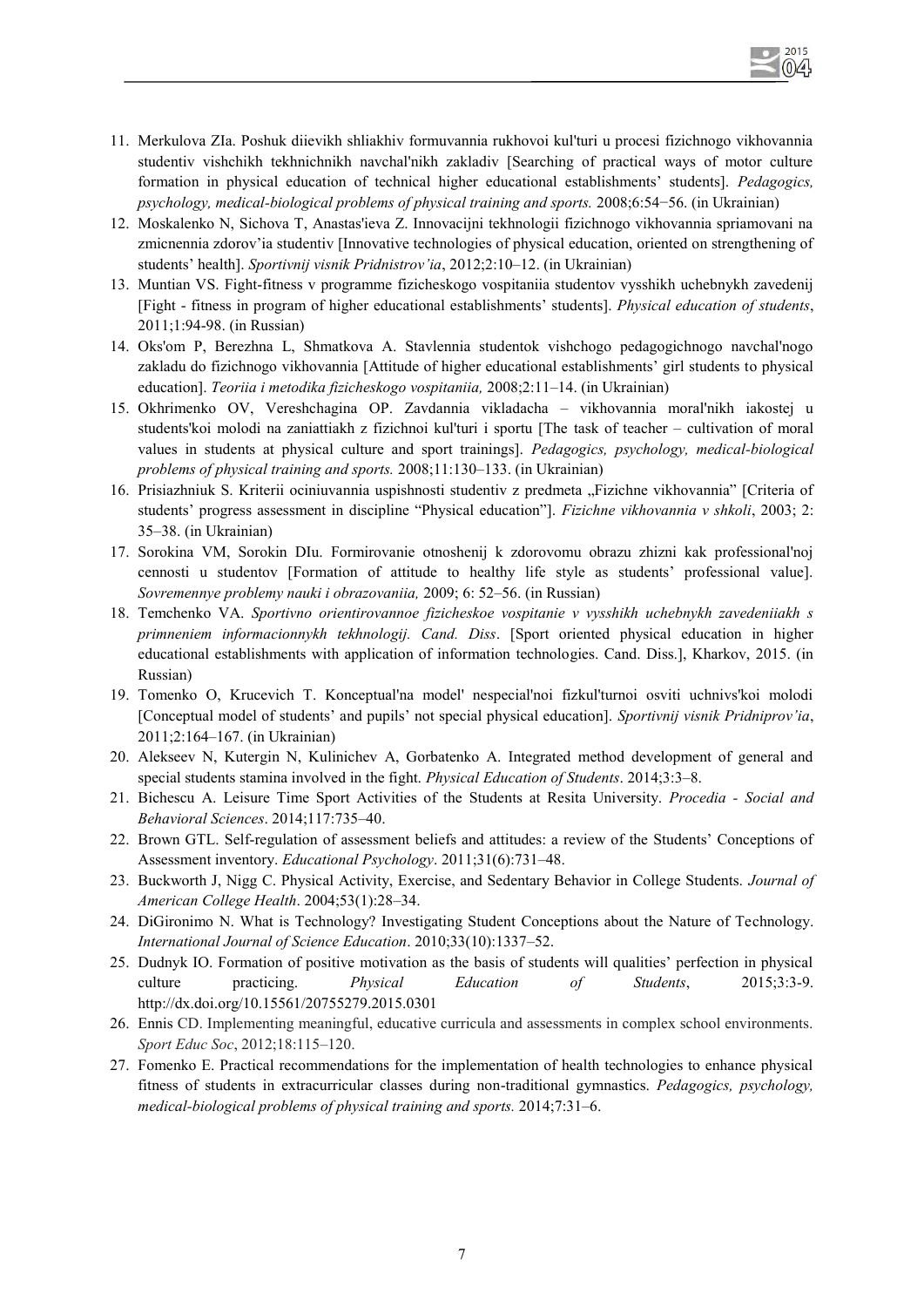*PHYSICAL*   $0/2$  *EDUCATION OF STUDENTS*

- 28. Iermakova TS. Peculiarities of forming health culture of pupils in Poland: historical aspect. *Pedagogics, psychology, medical-biological problems of physical training and sports.* 2014;.6:16-20. http://dx.doi.org/10.6084/m9.figshare.1004090
- 29. Kozina ZL, Iermakov SS. Analysis of students' nervous system's typological properties, in aspect of response to extreme situation, with the help of multi-dimensional analysis. *Physical Education of Students*, 2015;3:10-19. http://dx.doi.org/10.15561/20755279.2015.0302
- 30. Lobko VS. Psycho-physiological characteristics of students-powerlifters of different training experience, who have affections of muscular skeletal apparatus. *Pedagogics, psychology, medical-biological problems of physical training and sports.* 2015;5:22-26. http://dx.doi.org/10.15561/18189172.2015.0504
- 31. Martyniuk OV, Vilyanskiy VN. Assessment of students' health condition by indicators of adaptation potential, biological age and bio-energetic reserves of organism. *Physical education of students*, 2015;3:20- 28. http://dx.doi.org/10.15561/20755279.2015.0303
- 32. O'Leary N, Wattison N, Edwards Т, Bryan K. Closing the theory–practice gap Physical education students' use of jigsaw learning in a secondary school. *European Physical Education Review*, 2015; 21: 176–194.
- 33. Olkhovy OM, Petrenko YM, Temchenko VA, Timchenko AN. Model of students' sport-oriented physical education with application of information technologies. *Physical Education of Students*, 2015;3:29-37. http://dx.doi.org/10.15561/20755279.2015.0304
- 34. Pichurin VV. Psychological and psycho-physical training as a factor of personal anxiety at students. *Pedagogics, psychology, medical-biological problems of physical training and sports*. 2015;3:46-51. http://dx.doi.org/10.15561/18189172.2015.0307
- 35. Serorez T, Navka P. Methodical features dispensing exercise, used in extracurricular activities to improve health students. *Pedagogics, psychology, medical-biological problems of physical training and sports*. 2014;5:60–66.
- 36. Serorez T. The indicators of the physical health of students on the characteristics of the physical fitness, aerobic and anaerobic productivity of their body. *Pedagogics, psychology, medical-biological problems of physical training and sports*. 2014;9:54–59.
- 37. Standal ØF, Moen KM, Moe VF. Theory and practice in the context of practicum: The perspectives of Norwegian physical education student teachers. *European Physical Education Review*, 2014; 20: 165–178.
- 38. Ward P. The role of content knowledge in conceptions of teaching effectiveness in physical education. *Res Q Exerc Sport*, 2013; 84: 431–440.
- 39. Yermakova TS. Individualization of forming health culture in schoolchildren of Polish schools. *Pedagogics, psychology, medical-biological problems of physical training and sports.* 2015;1:29-33. http://dx.doi.org/10.15561/18189172.2015.0106
- 40. Zepke N, Butler P, Leach L. Institutional research and improving the quality of student engagement. *Quality in Higher Education*. 2012;18(3):329–47.